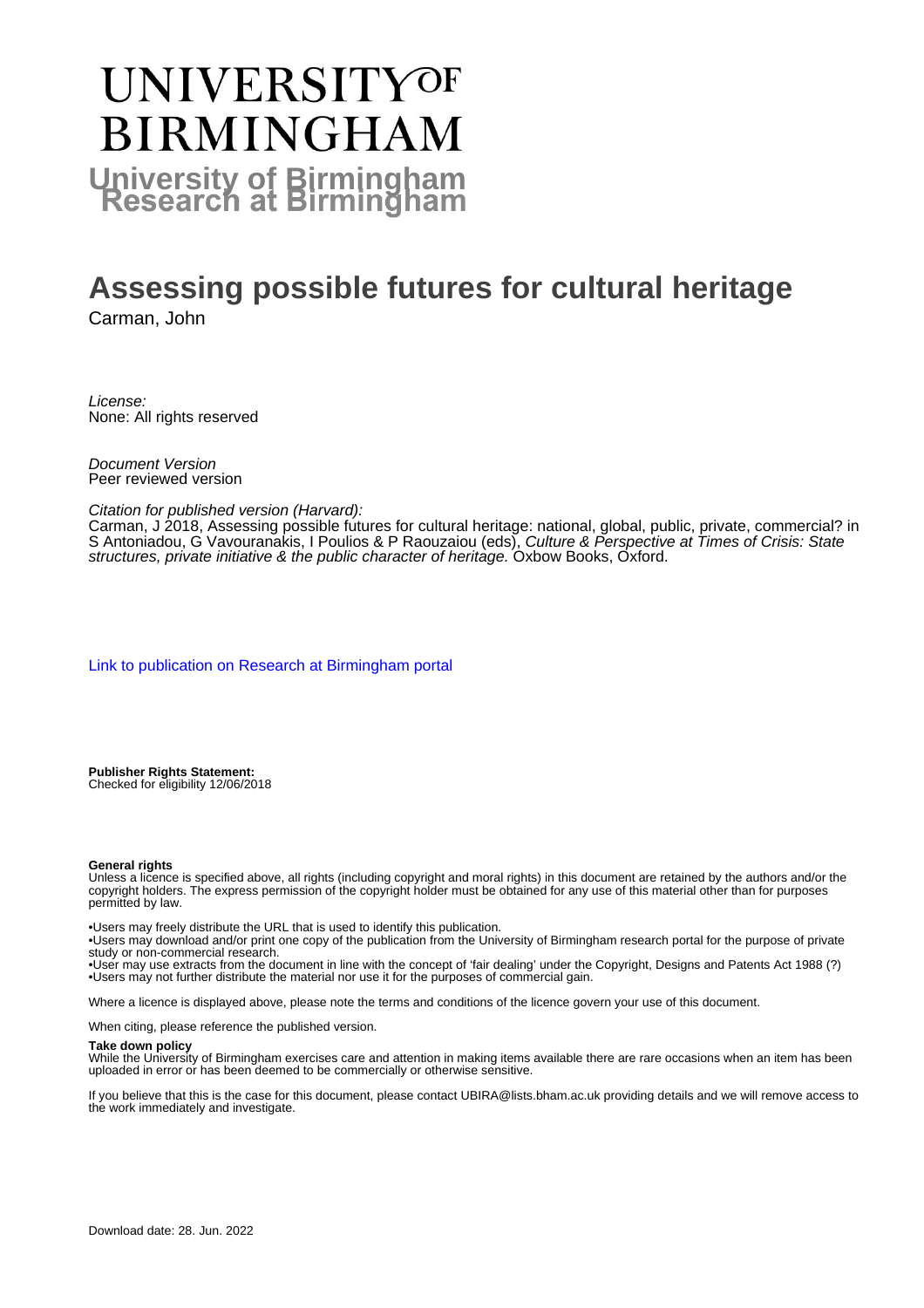# **Assessing possible futures for cultural heritage: national, global,**

## **public, private, commercial?**

John Carman, Ironbridge International Institute for Cultural Heritage, University of Birmingham , UK Email: [j.carman@bham.ac.uk](mailto:j.carman@bham.ac.uk)

#### **Abstract**

Across the world, the way we think about and treat cultural heritage is changing. The state – as guardian of the national heritage – is increasingly challenged from within by community and commercial interests; it is challenged from without by the rise of trans-national forces and the authority of international agencies. Ideas about what constitutes heritage are no longer the province of experts alone: and the manner in which heritage should be managed – and who should do the managing – are increasingly open to dispute. Everywhere, the question is posed: if heritage is for everyone, why are only a few allowed to determine how it is defined and how it should be treated? The answers vary depending on context and past history.

Taking an international perspective does not necessarily provide simple guidance for those seeking new ways to manage the past in particular circumstances. Approaches designed in one country do not easily transfer to another and the consequences of their adoption are not easily assessed. Heritage is not a free resource and its appropriation for private benefit is to be resisted. Where there is a tradition of voluntary activism, an increased role for official agencies may be resisted as government interference; where there is a weakening of total state control over heritage, there may be resistance from entrepreneurs at having to pay for their use of heritage assets. In considering the future of heritage, there is always a need to think about possible consequences. Drawing upon the international experience of a changing world for heritage, this paper will outline some of the key factors that may affect its future.

#### **Keywords**

Heritage, management, private, public, development, community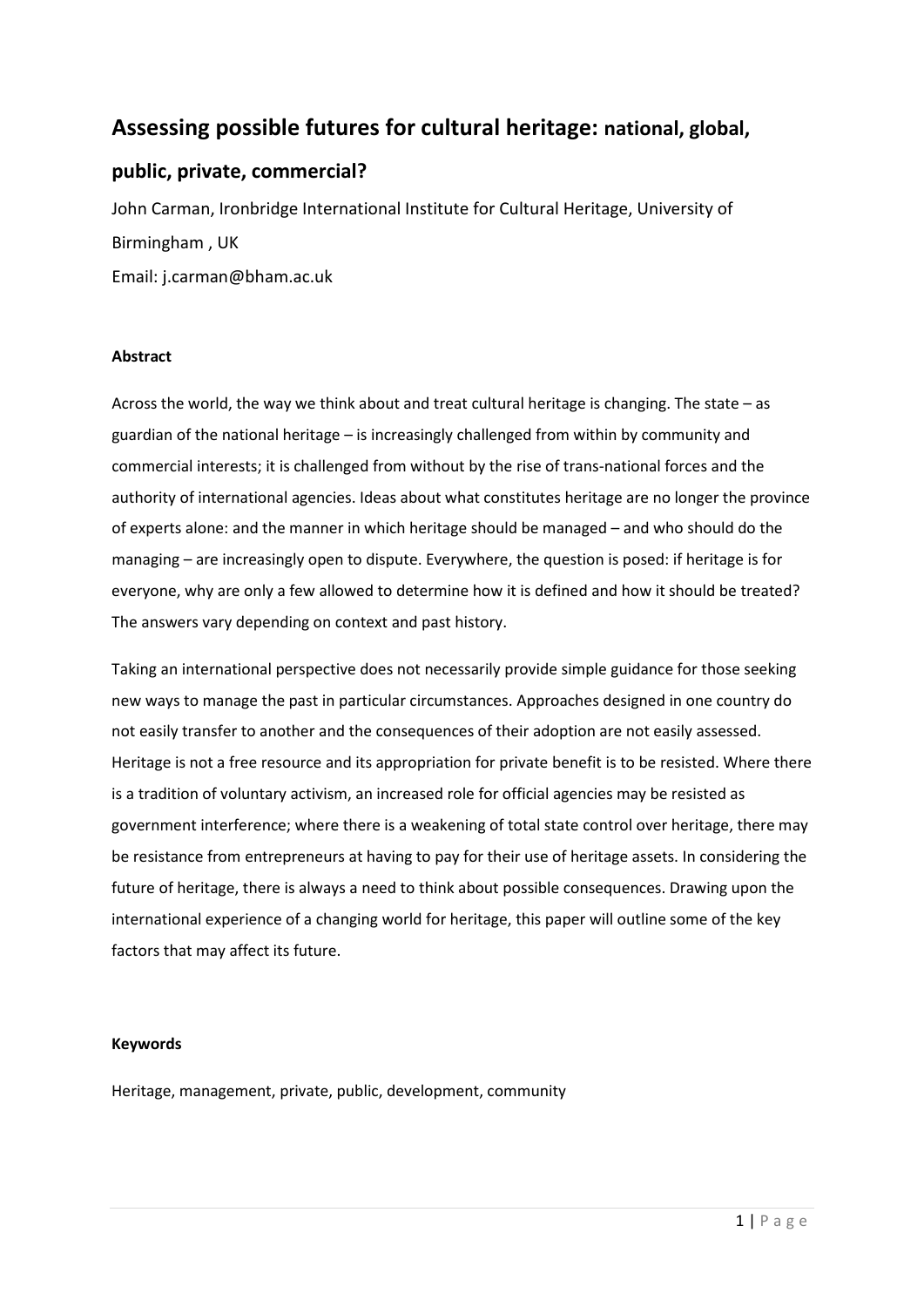#### **Heritage management systems**

Public and private institutions are not so clearly distinguished as may be thought (Table 1).

| <b>State</b>      | Intermediate                          | <b>Civil society</b> |  |
|-------------------|---------------------------------------|----------------------|--|
| Government        | <b>NGOs</b>                           | Individuals          |  |
| Official agencies | Commercial organisations<br>Charities |                      |  |
| Law               | <b>Educational bodies</b>             |                      |  |
|                   | Voluntary bodies                      |                      |  |

| Table 1: | A typology of public and private institutions |
|----------|-----------------------------------------------|
|----------|-----------------------------------------------|

While a distinction between the state and civil society is a well-established model, the agents that inhabit each are not quite so easily identified. There are those that are 'civil' in nature – operating independently of government – which nonetheless provide services and perform functions on behalf of the state and may be at least partially funded out of taxation. So when we speak of 'private initiatives' in relation to heritage we need to be clear what exactly we are talking about. Those who engage with heritage for the wider public good are also 'public' institutions but not necessarily agents of the state. So there is I think a clear distinction to be drawn between community and voluntary engagement with heritage, and the role of commercial organisations: these are not the same thing and operate very differently. Their relation to the public nature of heritage is also different: while one acts on behalf of the wider community in the public name, the other works for private advantage and seeks to exploit heritage as a resource. Both are equally entrepreneurial: the difference is in whose interests they serve.

It is instructive perhaps to look across the world to see the range of options for heritage management systems. Out of a survey of 22 countries from every continent (Greece was not one), 11 limited ownership of cultural heritage to the state alone while the remaining 11 allowed some measure of private ownership (Carman 2015, 140). The degree of state control varied across the 22 countries, but in those cases where the state was the automatic and sole owner laws were more restrictive and authority reserved for state agencies, thus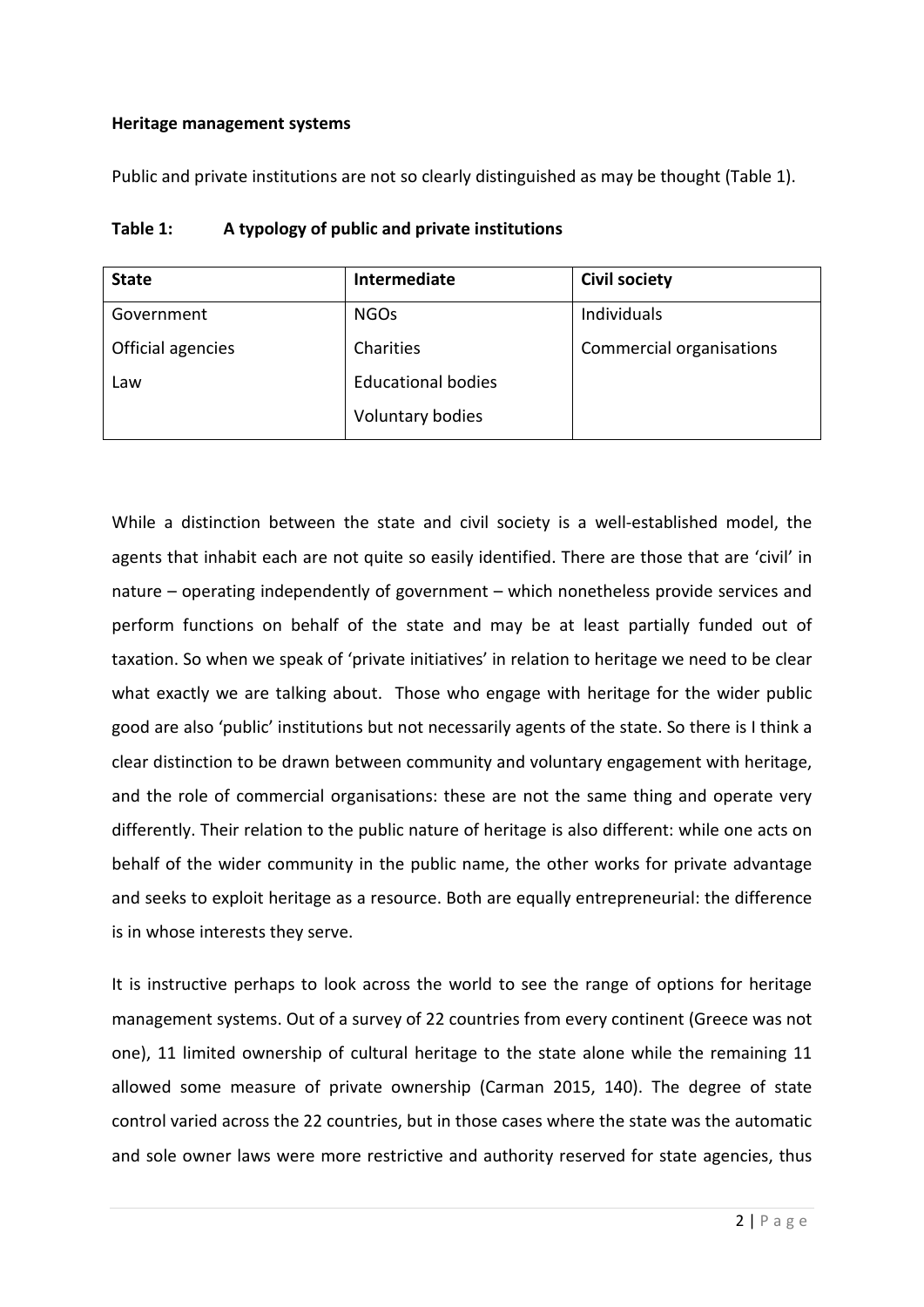limiting the capacity for private initiative. Sanctions for breach of regulations also vary, depending upon where the greater responsibility is deemed to lie.

There are several ways in which what counts as heritage may be defined (O'Keefe & Prott 1984, 184-187); these are called by lawyers: enumeration; categorisation; and classification. *Enumeration* is a list of the kinds of material to be covered: this is typical of the USA (US Dept. of the Interior 1989-90). *Categorisation* is a looser approach whereby a broad description of types of material is provided, into which a range of particular objects may fall, and is the way it is done in the UK. By contrast with both, *designation* is not concerned with the form of the object, but with actions taken towards it: in such a system, only those objects officially recognised and designated as such by a responsible authority can be granted protection.

These differences represent contrasting approaches to how to treat the cultural heritage. Where only designated material is covered by law, the emphasis is placed upon the relevant authority and its decisions; where material is enumerated, anything included is automatically covered, removing any decision powers from agencies; under schemes of categorisation, a measure of interpretation is required, placing some but not all focus upon agencies. An enumerative scheme assumes a solid understanding of the kinds of materials and places constituting the heritage: by its nature, anything not listed is excluded. A scheme of categorisation has a greater capacity for the inclusion of new types of material, especially if the categories are drawn not on the basis of physical form or attributes (e.g. age) but on value ascriptions (e.g. 'of architectural, archaeological etc. interest or importance'). Paradoxically, the greatest flexibility may exist under a scheme of designation, so long as the capacity to designate is drawn widely: if it is limited by enumeration or categorisation, then it is significantly less able to include new types of material.

In general, the greater degree of state control over heritage, the greater the extent to which the costs fall upon the state itself, and are financed out of taxation. By contrast, where the state plays a looser role, the greater the burden that falls upon those who use heritage assets. The general principle that applies is that of the 'polluter pays', whereby those whose activities may damage or destroy the heritage are required to pay some form of reparation: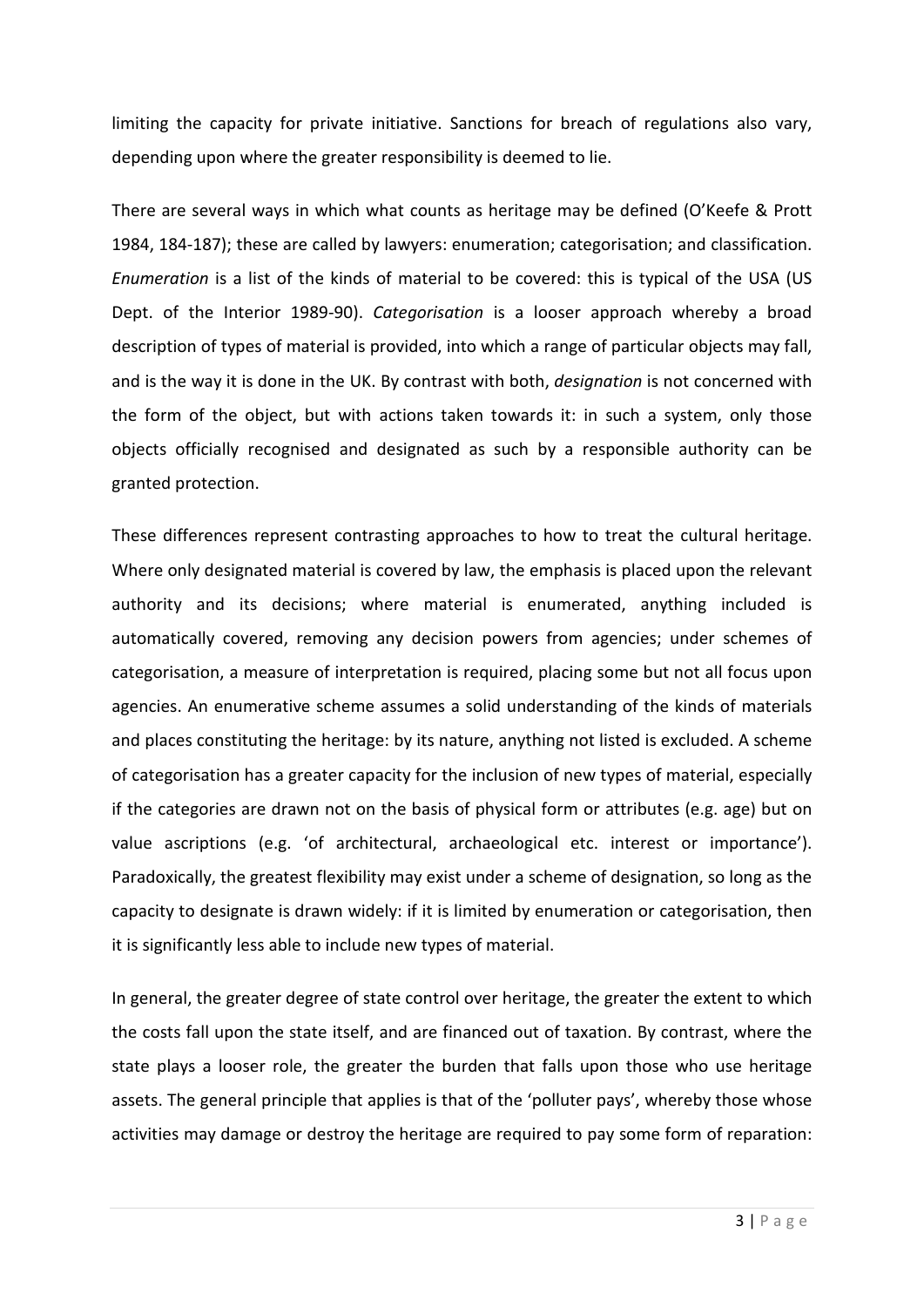either to repair the damage, or to mitigate the impact of their activity, or to provide for full investigation before loss (Table 2).

| System             | defined<br>Heritage | Ownership         | <b>Sanctions</b> | <b>Finance</b>     |
|--------------------|---------------------|-------------------|------------------|--------------------|
|                    | by                  | control           | penalties        |                    |
| State control      | Categorisation      | State alone       | Criminal         | Taxation           |
| Central regulation | Designation         | State and private | Criminal         | Taxation           |
| Semi-privatisation | Classification      | Private           | Civil            | 'Polluter<br>pays' |

#### **Table 2: Patterns of heritage management**

It is worth emphasising that all of these systems *work*: the only limitation is the extent to which the principles upon which they are based are accepted by those they affect. In a country where it is assumed that the state should have total responsibility for the cultural heritage, a system of partial privatisation will not work because those who hope to benefit will not accept their burden of the cost, as some African countries have found. By contrast, where private responsibility for the heritage is the norm, greater state involvement and a consequently heavier burden in taxes will not be accepted, as in the USA. Ultimately, it is belief in what the role of the state should be and attitudes towards regulation that determine the effectiveness of a heritage management regime, not the specifics of its mechanism.

### **A 'polluter pays' mechanism: preventive archaeology**

The most widely applied system of the polluter pays principle in relation to heritage is in the field of archaeology, where it is recognised that not all sites deserve to be preserved and that economic development is a vital factor in the modern world, contributing to the greater welfare. This so-called 'preventive archaeology' is founded on three principles: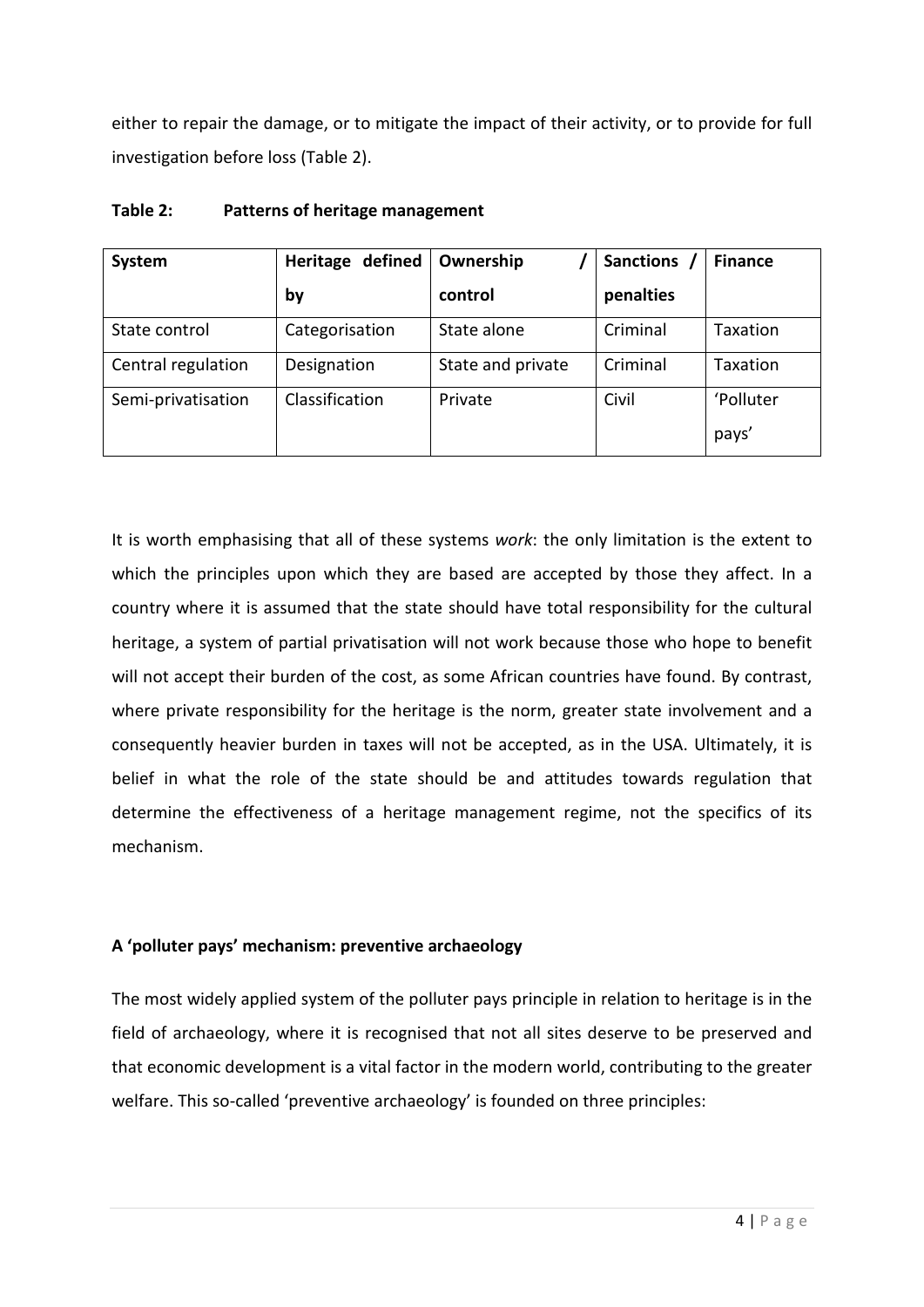1. That archaeology is a public good whose loss should be mitigated by the beneficiary of that loss, such as a developer. This is an extension into archaeology of the more general principle that anyone who causes damage should pay to repair it; most commonly it is seen in the idea that a polluter (e.g., of a river or the air) should be responsible for decontamination.

2. That archaeology is only one among a range of factors affecting the suitability of any development work and, in the absence of any overriding archaeological imperative, other factors may require the loss of archaeology.

3. That the primary value of archaeology is as a store of information about the past. In case of impending loss, that information should be retrieved.

The purpose of such a system is not to interfere with development  $-$  as a system of automatic state ownership of the material may do, for instance, by placing the responsibility for the material and its control away from those who own the land and thereby preventing any further activity. Instead, it places the responsibility on those undertaking development by making the costs of archaeological work part of the costs of the project, and those archaeological costs can be expected to be low in comparison with the overall cost and with the returns expected of the project. Where it differs, in particular, from a state control model, which is based on reactions to discoveries, is in attempting to identify *in advance* the likely presence of significant remains and thereby including any archaeological investigation in the development project itself. Ideally, archaeologists effectively work as part of the construction team, undertaking a specific task in relation to the project as a whole, included in its costings and in its planning as any other specialists are. Indeed, the model for such an approach lies in Western attitudes towards the natural environment, and archaeological survey in advance of development work can conveniently be included in any wider Environmental Impact Analysis, and as Fleming and Campbell (2010, 244–7) point out, this is an integral part of any development sponsored by the World Bank.

Having first emerged especially in Britain in the late 1980s, the idea of preventive archaeology is now spreading across the world. As Willems (2010, 219) and others (see, e.g., chapters in Hamilakis and Duke 2007) emphasise, placing the responsibility for archaeology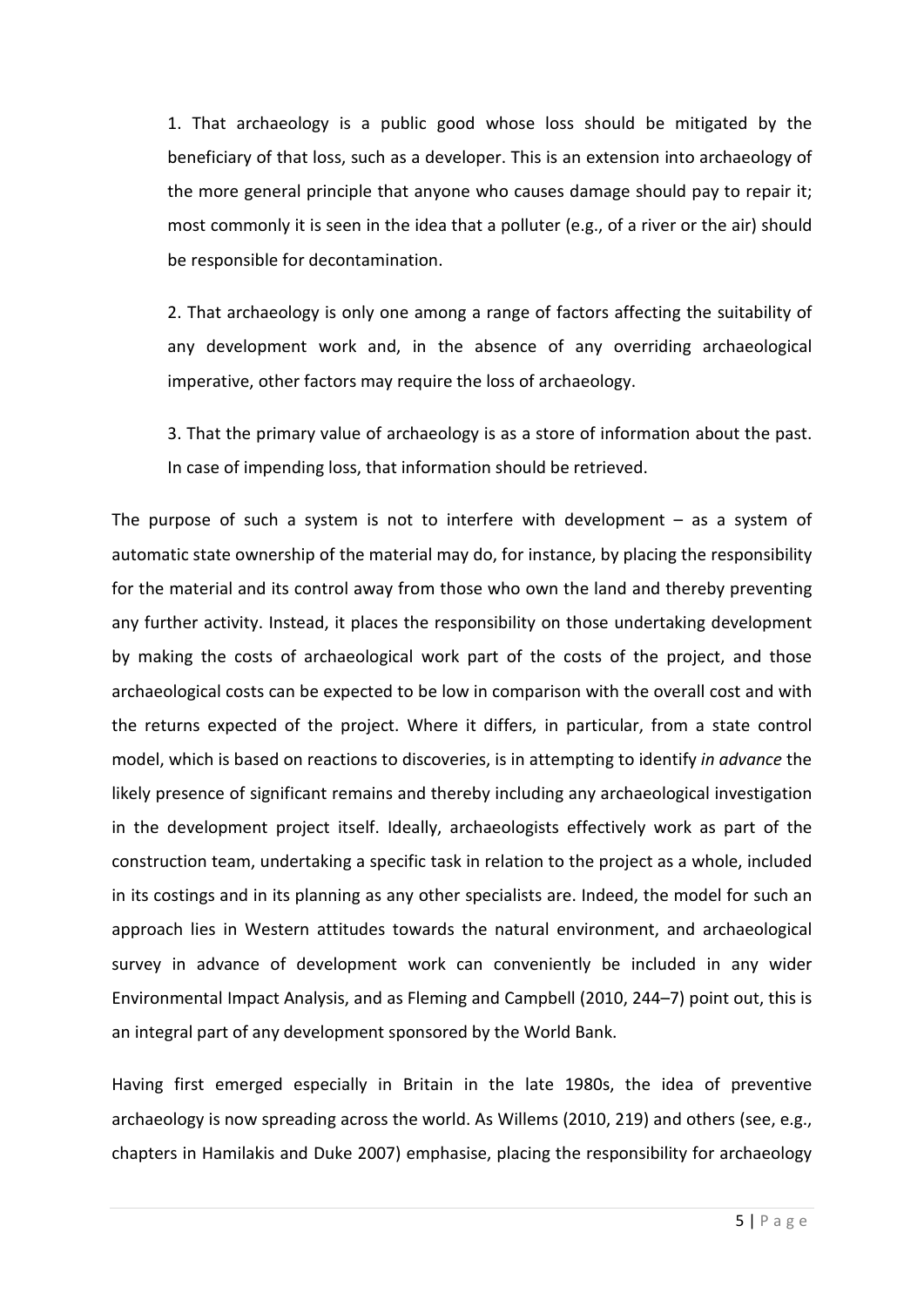on those whose projects will lead to its destruction has the effect of removing archaeology from the realm of public concern and towards its 'privatisation'. This is certainly the case in the UK, USA and Australia, where archaeology is increasingly practised by commercial archaeological units and consultants employed by developers (Everill 2007, 119–21; Davis 2009, 32; Smith and Burke 2007, 3–19). However, preventive archaeology is not entirely irrelevant to territories where the assumption of state ownership and responsibility for archaeological remains is the rule. The French Institut National de Recherches Archéologiques Préventives (INRAP) is a state monopoly charged with ensuring the proper identification and treatment of archaeological remains by co-operating with regional and local archaeological services and private contractors (Demoule 2008, 188). Established in 2001, and deriving from imperatives contained in the European Convention on the Protection of the Archaeological Heritage as revised in Malta in 1992, INRAP has contributed to a shift in French archaeological practice from a single state-controlled activity to one potentially divided between academic research and a professionalised commercial service, (Demoule 2008, 190), which represents a significant shift in the way archaeology is done and perceived in France.

However, as Demoule (2008, 191–2) argues, the principle of 'polluter pays', which lies at the heart of preventive archaeology, offers the countries of the global South, who face problems of looting to feed the international tourist and art markets and also a need to build infrastructure to support economic growth, a means to finance archaeological work without placing a burden on the state. The scope for its extension to (especially francophone) African countries was explored in the product of a conference held in Mauretania, in 2007 (Naffé et al. 2008), where both practical and ideological barriers to its adoption were considered as well as its potential advantages. It is, however, also the mode of approach favoured in Japan (Okamura and Matsuda 2010, 102) and is emerging as an important aspect of archaeological practice in Poland (Kobyliński 2010, 146). Preventive archaeology does have a way to go before it achieves fully widespread adoption across the world: where an ideal of archaeological material as national patrimony and state property persists supported by strong state organisations, it is unlikely to make headway, as in India (Ota 2010, 74) or Russia (Petrov 2010, 157).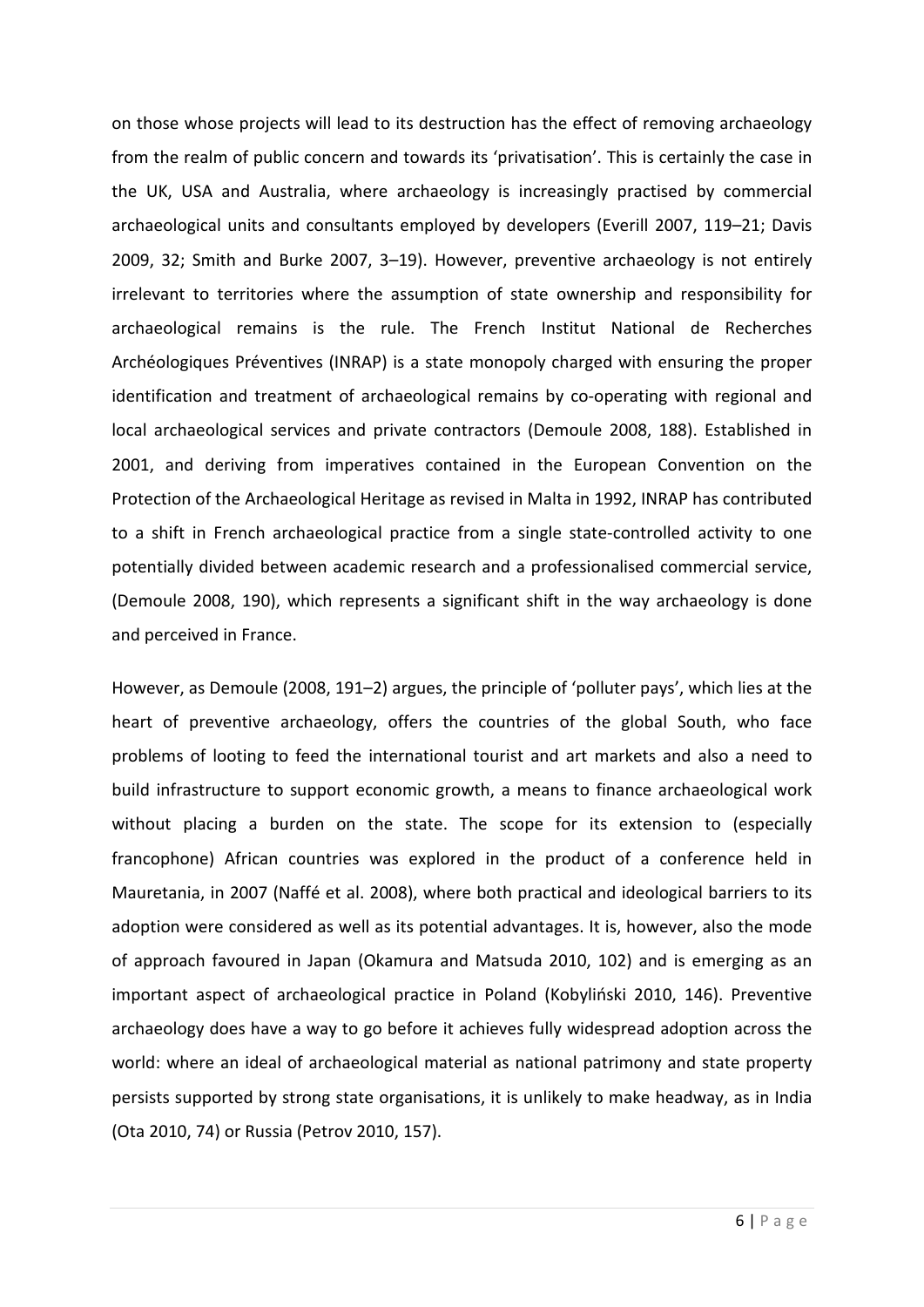Preventive archaeology has had two major consequences for heritage practice across the world. The first is to cement archaeology as a profession and to encourage the emergence of bodies responsible for regulating its practice not by the imposition of laws from the outside, but by self-regulation from within. The second has been to provide scope for those newly professionalised practitioners of archaeology to organise themselves as private contractors at the service of developers who pay for the work, rather than as agents of the state.

#### **Community heritages**

Alongside the rise of preventive archaeology, there has been a similar rise in a concern for demonstrating heritage as something that belongs to the wider community rather than the state and its experts alone.

The history of archaeology's engagement with a wider public goes back to the origins of the field. In late  $19<sup>th</sup>$  century Britain, Augustus Henry Lane Fox Pitt-Rivers established his museum at Farnham to educate the workers on his estate into the inevitability of change through evolution rather than by revolutionary means, an aim (or at least an approach) that persists in the Pitt-Rivers Museum in Oxford (Hudson 1987). At this period – and indeed earlier – the distinction between a concern for the protection of ancient remains and providing public access to them did not yet exist: preservation inevitably allowed access, while the provision of public access justified efforts at preservation. John Jameson (2004) charts the rise of two distinct public archaeologies in the USA: from the pioneering work of Thomas Jefferson in promoting the heritage of Virginia directly to its population, through the increasing involvement of State and Federal institutions in studying America's past, to greater focus on preservation, and the ultimate dominance of preservation over interpretation in Federal programmes. He argues that it was theoretical debates about interpretation among archaeologists themselves – both academic and professional – that led to a revived interest in public engagement in the 1980s. Others (e.g. Frost 2004; Copeland 2004, 132-133) have outlined the range of public education programmes in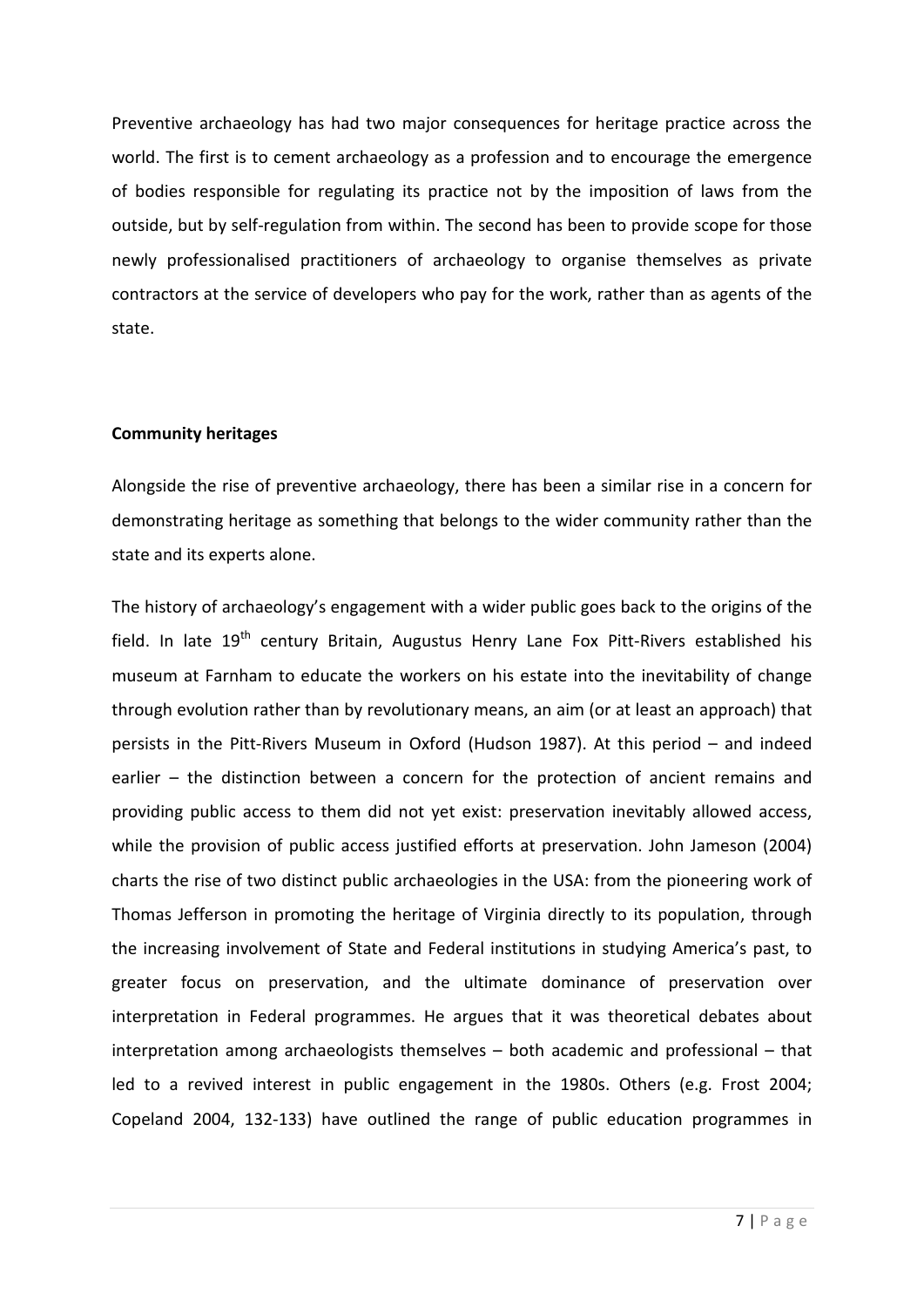archaeology that have developed in the USA and Britain over the past two decades, emphasising how recent the emergence of community projects has been.

Merriman (2004a, 3) also outlines the distinction that emerged between public archaeology as archaeology on behalf of the wider community and as engagement with the members of that community: "public archaeology [as a public service]… relied upon public support in order to convince [decision makers] that archaeological sites needed protection or mitigation". On this basis, the case has been made by Cleere (1984b, 61-2; 1984c, 128) and McGimsey (1984), among others, for programmes of public education, and it is *as* public education that so much work with communities is seen in the Anglophone world. Both Jameson (2004) and Frost (2004) discuss it in these terms in Merriman's (2004b) edited volume on the subject, and the US-based Societies for Historical and American Archaeology (SHA; SAA) each delegate consideration of such issues to a Public Education and Interpretation Committee (SHA) and a Public Education Committee (SAA) respectively. Such an approach, drawing on wider debates on the public appreciation of science, has been called by Merriman (2004a, 5-6) the 'deficit' model of engagement with the public, in which non-archaeologists are assumed to be deficient in their understanding and appreciation of the field, and accordingly in need of education and thereby improvement. The alternative model (Merriman 2004a, 6-8) is the 'multiple perspective' model in which recognition is given to the competing needs of different communities of relating to their pasts, and the different interpretations and uses to which such pasts can be put: rather than offering a single (and 'true') past to our constituency, the aim is to offer the essential tools to evaluate the range of different interpretations on offer.

Bruier & Mathers' (1996) review of US 'significance' literature from 1972 to 1994 points out that there is a clear sequence of changes in emphasis in the field, "from… an early and heavy concentration on contemporary archaeological research *to…* consideration of broader public and social values" (Bruier & Mathers 1996, 27). They attribute this shift in valuation strategies to a rise in concern for the 'stewardship' of heritage, whereby heritage professionals are seen less as the primary stakeholder in relation to the management of heritage – that is, as the main beneficiaries of heritage practice – and more as custodians of heritage on behalf of a wider community. This marks the incorporation of 'public' or 'community' concerns directly into heritage practice, thus allowing community engagement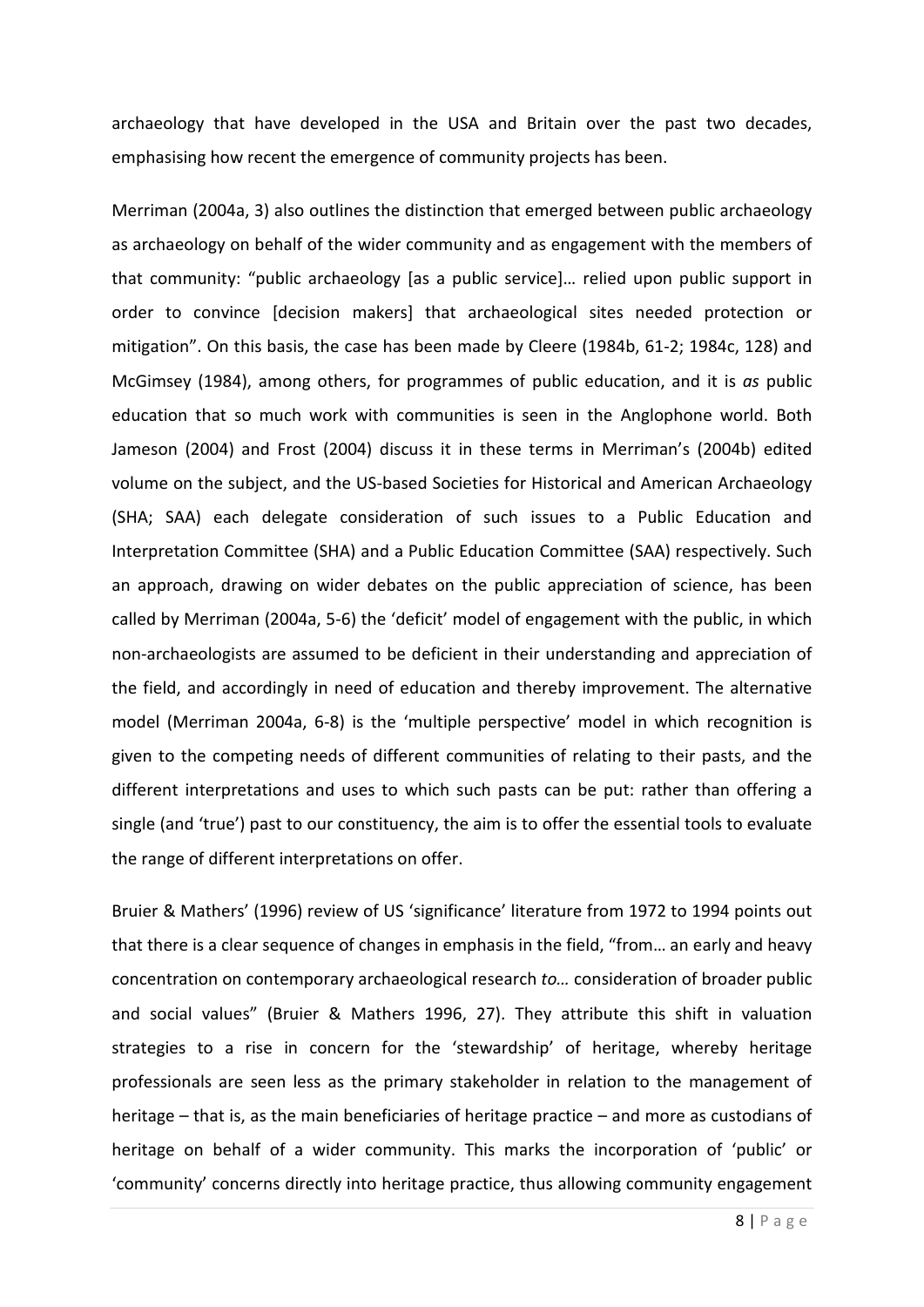to develop as a particular arm of the field rather than accepting that claims of public interest should merely be mobilised as arguments for heritage work. It also becomes quite possible to separate out public outreach and stewardship from 'mainstream' heritage preservation: this is not to suggest that we should regard the two as different, but it is important to be alert to the realities of heritage practice.

Third World heritage practices offer two competing models that reflect, but do not entirely replicate, the Anglophone experience outlined above. Mapunda and Lane (2004) argue that despite long-standing research into East African history and archaeology, and the establishment of agencies responsible for preservation and for outreach, some of which operate with high effectiveness, general public interest in local pasts remains low. They blame a number of factors: the distance of responsible agencies from local concerns, the poor quality of interpretive material, and the failure to involve locals in ongoing research programmes. The result is that heritage is seen as something alien and the concern of others than the local population, and ultimately as an inconvenience that interferes with local life. Similar concerns are reported for southern Africa by Segobye (2008). Funari (2004) outlines the separation of the majority populations of Brazil from the country's deeper past, which has been largely conducted by, among and mostly for other professionals. Nevertheless, he also is able to chart the acts of archaeologists and other heritage professionals against oppressive regimes and genocidal practices against the indigenous population. As for other South American countries (Politis 1995), the firm establishment of democratic civilian rule allowed the emergence of pasts that considered subordinate and excluded peoples, that addressed contemporary issues, and that introduced schoolchildren to indigenous heritages as part of the curriculum.

The separation of direct public engagement from preservation and management of the heritage resource is at once testimony to and a product of the professionalisation of the field in the closing decades of the  $20<sup>th</sup>$  century. As the heritage field increasingly becomes a specialist activity of those specifically trained and educated to undertake it, the discipline simultaneously sub-divides into further specialisms. As well as the various branches of academic study, and the division of those involved in the management of heritage into curatorial, investigative and consultancy roles, engagement with the public also becomes a specialism in its own right. Many institutions responsible for public engagement – national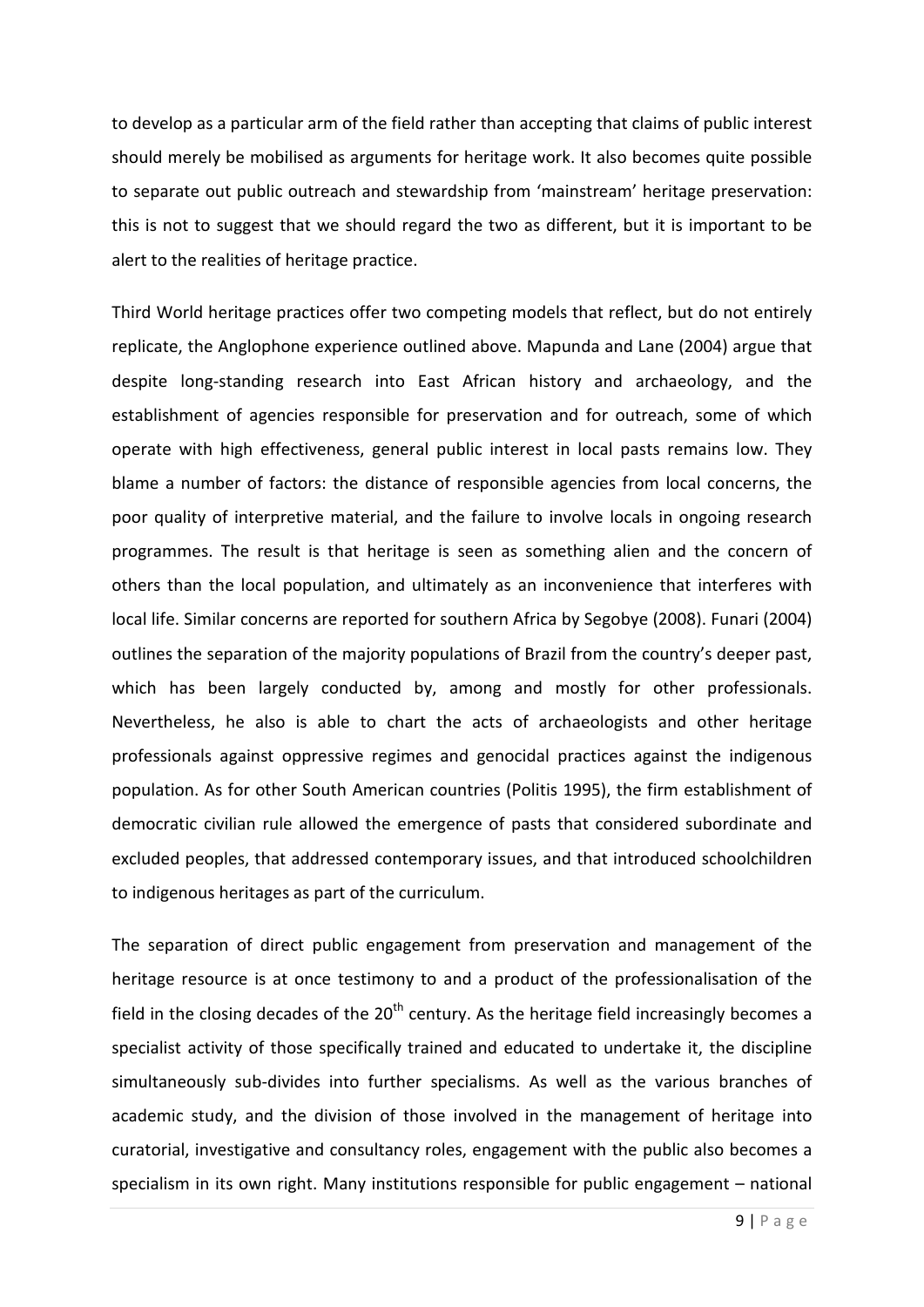agencies, museums, etc. – employ specialist staff, very often trained as educators, to undertake the role (Cracknell & Corbishley 1986). Where others become involved, they find themselves increasingly involved in this aspect and more distanced from investigation of the past itself (e.g. McDavid 2000; Pryor 1989). The consequence is that – despite the best intentions of heritage professionals and in defiance of much disciplinary rhetoric – public outreach becomes something apart from the mainstream of heritage activity. As Hills & Richards (2006) and Parker Pearson & Pryor (2006) demonstrate for British archaeology, the means of disseminating ideas and understanding of the subject are increasingly removed from the hands of those who engage directly with preserving the material past.

There is accordingly space opening for other agencies to become involved, including voluntary and commercial bodies.

#### **Heritage as global activity**

Heritage is a global activity. There is no country in the world that does not have some law relating to the management of its heritage. Heritage institutions operate at both the national and the global level: state-sponsored institutions such as UNESCO and its subsidiary committees such as ICOM, ICOMOS and ICAHM provide a global standard against which regional and local heritage management practices are assessed; international bodies such as the Association of Critical Heritage Studies, or the Greenlines Institute for Heritage and Sustainable Development based in Portugal, provide fora where heritage professionals can meet and discuss issues of common interest and concern, including representatives of state agencies responsible for managing the heritage. Heritage Studies is one of the few humanities subjects in which international practitioners can meet and meaningfully engage in discussion, regardless of the material or period that is their individual specialism. Heritage is to be found everywhere where humans have been, however hostile to human existence – including under the deep oceans (Bass 2005), in the freezing and (largely) uninhabited continent of Antarctica (Harrowfield 2005) and in airless outer space (Spennemann 2006). Heritage professionals too may be found in every country – albeit sometimes in small numbers, as in Chad or Cameroon (de Maret et al. 2008, 146) – but they are present nonetheless.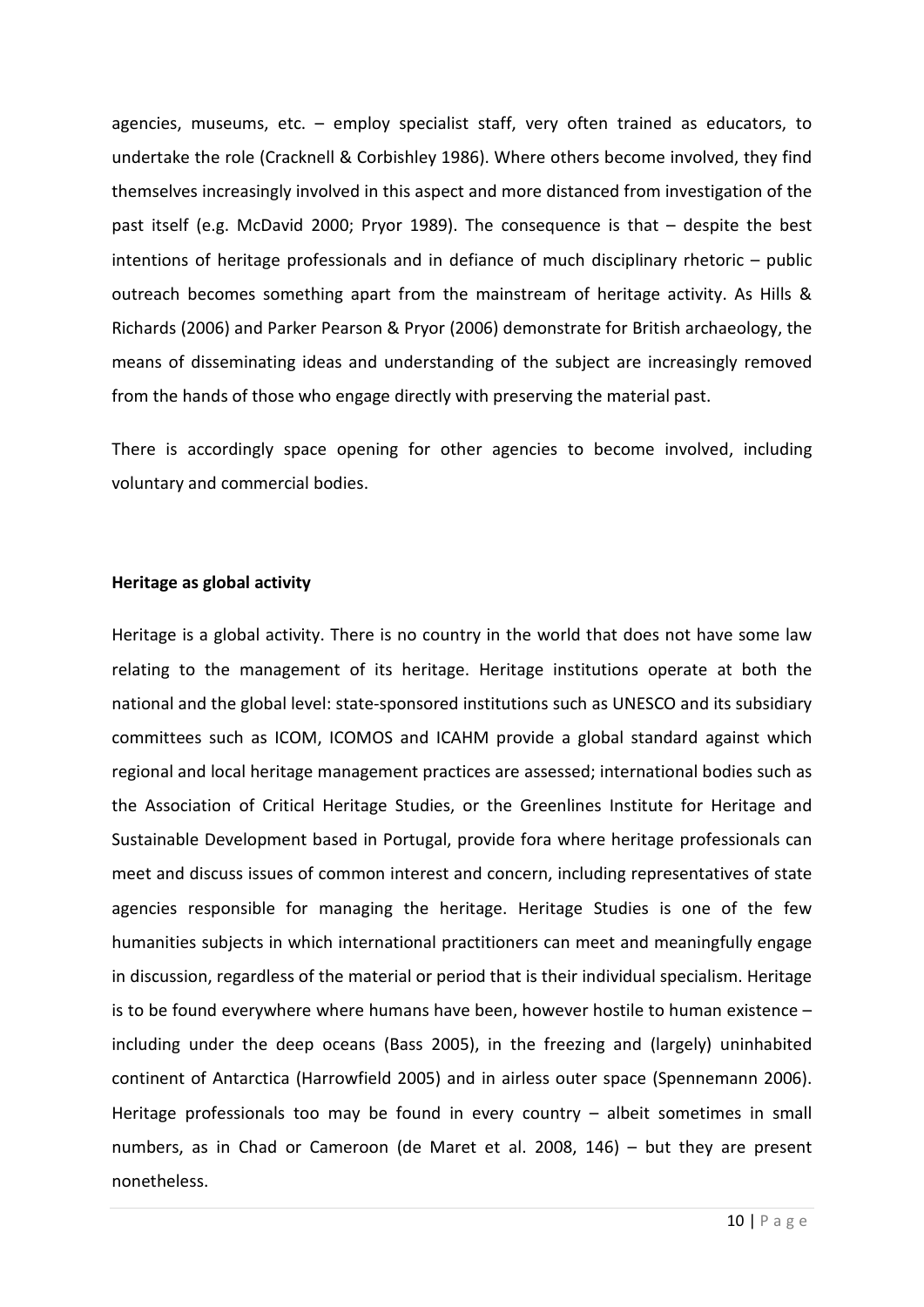The result is that however localised the system of heritage management to be applied  $$ whether at the level of the nation state or below it, as in federal jurisdictions such as the USA or Germany, or where responsibility is delegated to regional authority as in India or Italy – it operates against a global background and constitutes part of the global endeavour that is heritage. This does not however remove responsibility for their own heritage from individual states. A crucial factor here is the common misunderstanding applied to such measures as the UNESCO World Heritage Convention (UNESCO 1972) which is neither a device for 'uploading' the responsibility for sites to an international body nor simply a mechanism for the production of World Heritage sites: it is instead intended as an encouragement to states to take full responsibility for the management and protection of their national patrimony. But this global nature of heritage as mediated through agencies such as UNESCO also serves to encourage the separation of heritage into categories – so that natural heritage is treated separately from archaeological and built heritage, which in turn are treated as different, and all are different again from heritage practices classed as 'intangible' (UNESCO 2003). This official categorisation of heritage (see also the 'authorised heritage discourse' idea: Smith 2006) serves to allow the ranking of heritages so that 'world' heritage is more important than 'national' heritage which is then superior to mere 'local' heritage, all in defiance of the way communities of interest may consider their own relations to heritage.

All of this runs counter to the development of initiatives at the local level by voluntary and commercial organisations who inevitably find themselves expected to comply with and conform to rules and procedures established at a considerable distance from their own focus and sphere of operation. It follows that however we choose to approach the treatment of our own cultural heritage, it will be judged and assessed against standards that operate at the global level.

#### **Conclusions**

At root, any system of heritage management can be made to work and work effectively *so long as* those who manage the system and those it affects are in agreement about the role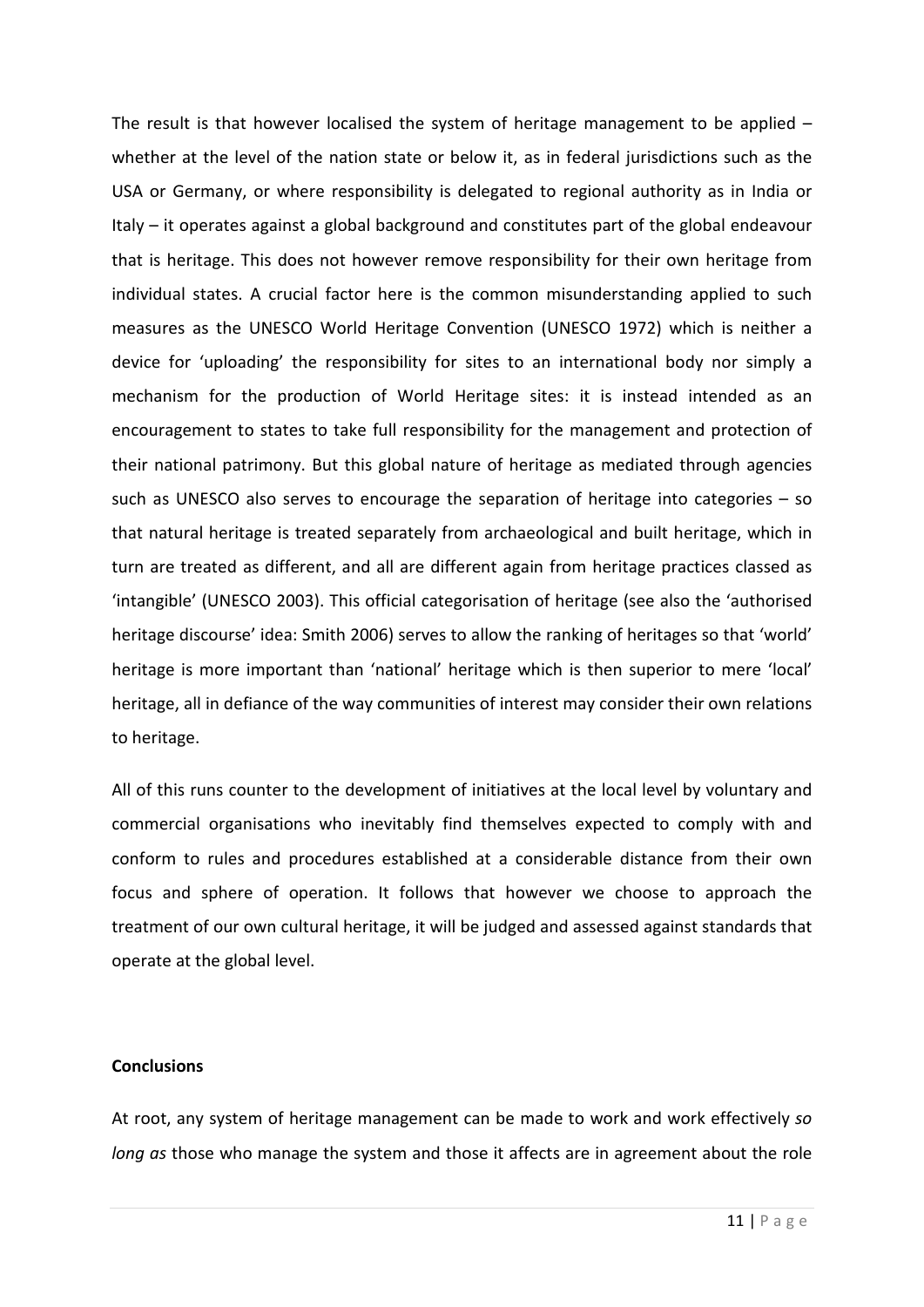of agencies involved. To impose state controls where there has previously been reliance on private initiatives is to court resistance; to give new freedom to private initiatives where the state has been relied upon is to release forces that no-one involved will be prepared to meet.

Can we therefore learn from other parts of the world? It depends what you wish to learn. The adoption wholesale of others' systems without considering *why* it works is very dangerous. And so it is also to do so without first asking what it is *you* wish to achieve.

And that I think is the most important lesson I have learned in studying systems of heritage management across the world (see Carman 2015). The first stage is *always* to decide what it is you want to achieve. 'Managing the heritage well' or doing it 'cheaply' is not the answer here: because what is classed as good or inexpensive management depends so much on what we understand the heritage to be, what we consider the appropriate roles of law, the state and commercial and voluntary organisations and the value we place upon these institutions and the heritage itself (see Carman 1996, 17; 2002, 102-103); and these vary across the world.

These are the issues that on the basis of this that need to be highlighted in any discussions relating to the construction of a heritage protection programme:

- What is considered to be heritage (or not)
- How important it is to preserve
- What other legitimate role it can play in society, the economy or even politics
- What are the proper roles of the state, voluntary bodies and commerce?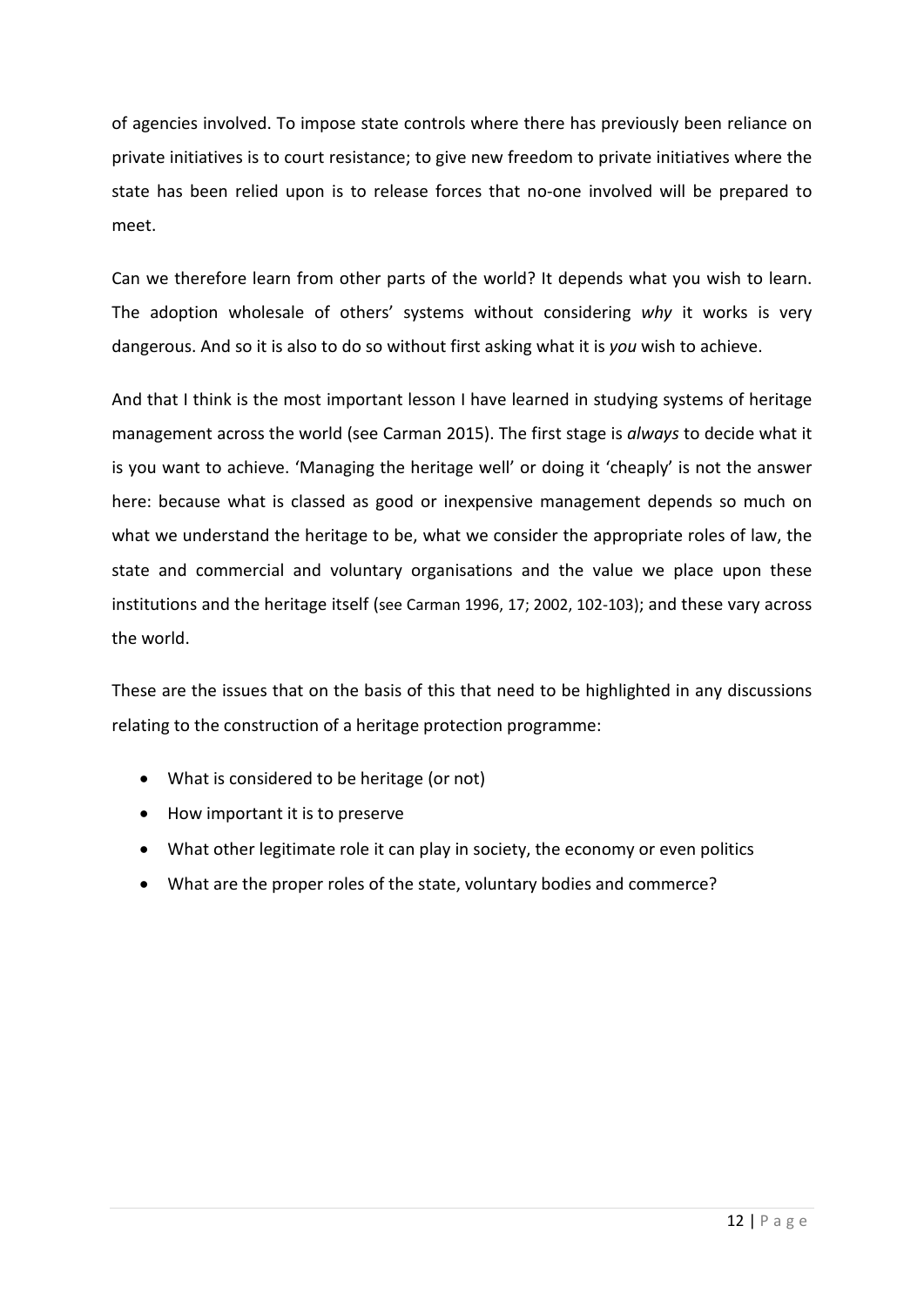#### **Acknowledgements**

I am grateful to the National and Kapodistrian University of Athens and the A. G. Leventis Foundation Scholars Association (Greece) – and especially their representatives Ioannis Poulios and Sophia Antoniadou – for inviting me to take part in the conference and providing excellent hospitality while in Athens. My partner Patricia Carman – who also attended – provided (as always) excellent advice on the form of the paper and its delivery. I am especially grateful to the participants at the conference for the kind way they listened to and responded to what I had to say.

#### **About the author**

Dr John Carman is Senior Lecturer in Heritage Valuation at the University of Birmingham and has written extensively on archaeological heritage management with a particular focus on issues of valuation and questions of ownership. His latest publication is *Archaeological Resource Management: an international perspective* from Cambridge University Press, and he has recently been appointed as Editor of *Archaeologies: journal of the World Archaeological Congress*.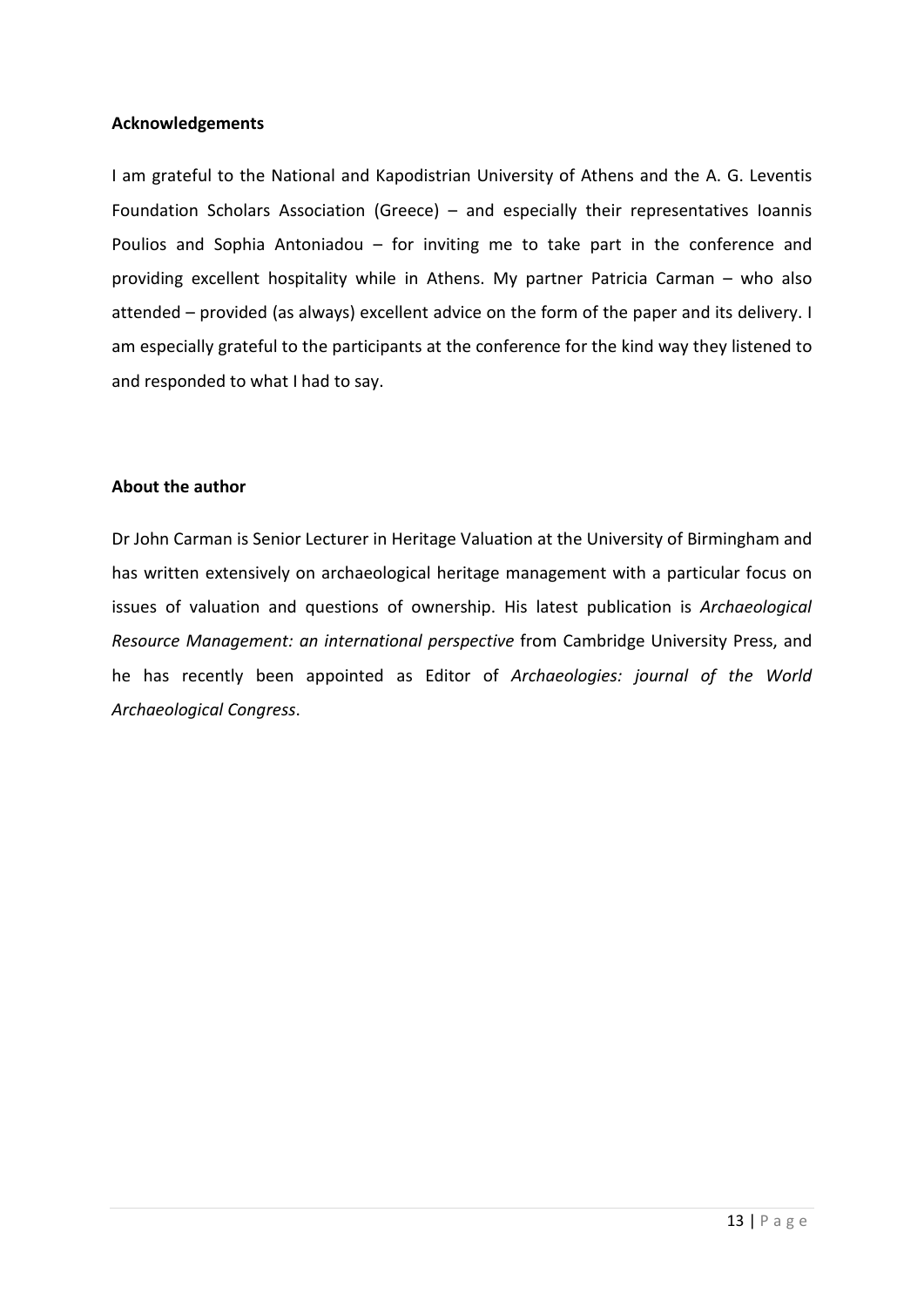#### **REFERENCES**

Bass, G. F.

2005. *Beneath the seven seas: adventures with the Institute of Nautical Archaeology.* London: Thames and Hudson.

Briuer, F. L. and Mathers, W.

1996. *Trends and Patterns in Cultural Resource Significance: an historical perspective and annotated bibliography*. Alexandria VA: US Army Corps of Engineers.

Carman, J.

1996. *Valuing Ancient Things: archaeology and law in England.* London: Leicester University Press.

Carman, J.

2002. *Archaeology & Heritage: an introduction*. London & New York: Continuum.

Carman, J.

2015. *Archaeological Resource Management: an international perspective.* New York: Cambridge University Press.

Cleere, H.F. (ed.)

1984a. *Approaches to the archaeological heritage*. Cambridge: Cambridge University Press.

Cleere, H. F.

1984b. World cultural resource management: problems and perspectives. In Cleere, H.F. (ed.) *Approaches to the archaeological heritage*. 125-131. Cambridge: University Press.

Copeland, T.

2004. Presenting archaeology to the public: constructing insights on-site. In Merriman, N. 2004. *Public Archaeology.* 132-144. London: Routledge.

Cracknell, S. & Corbishley, M. (eds)

1986. *Presenting Archaeology to Young People.* CBA Research Report 64. London: Council for British Archaeology.

Davis, H. A.

2009. Archaeologists looked to the future in the past. In Sebastian, L. & Lipe, W. D. (eds) 2009. *Archaeology and Cultural Resource Management: visions for the future.* School for Advanced Research Seminar Series. 19-40. Santa Fé NM: SAR Press.

Demoule, J-P.

2008. L'archéologie preventive en France, parcours et perspectives. In Naffé, B. O. M., Lanfranchi, R. & Schlanger, N. (eds) *L'Archéologie Préventive en Afrique: enjeux et perspectives.* 187-192. Saint-Maur-des-Fossés: Éditions Sepia.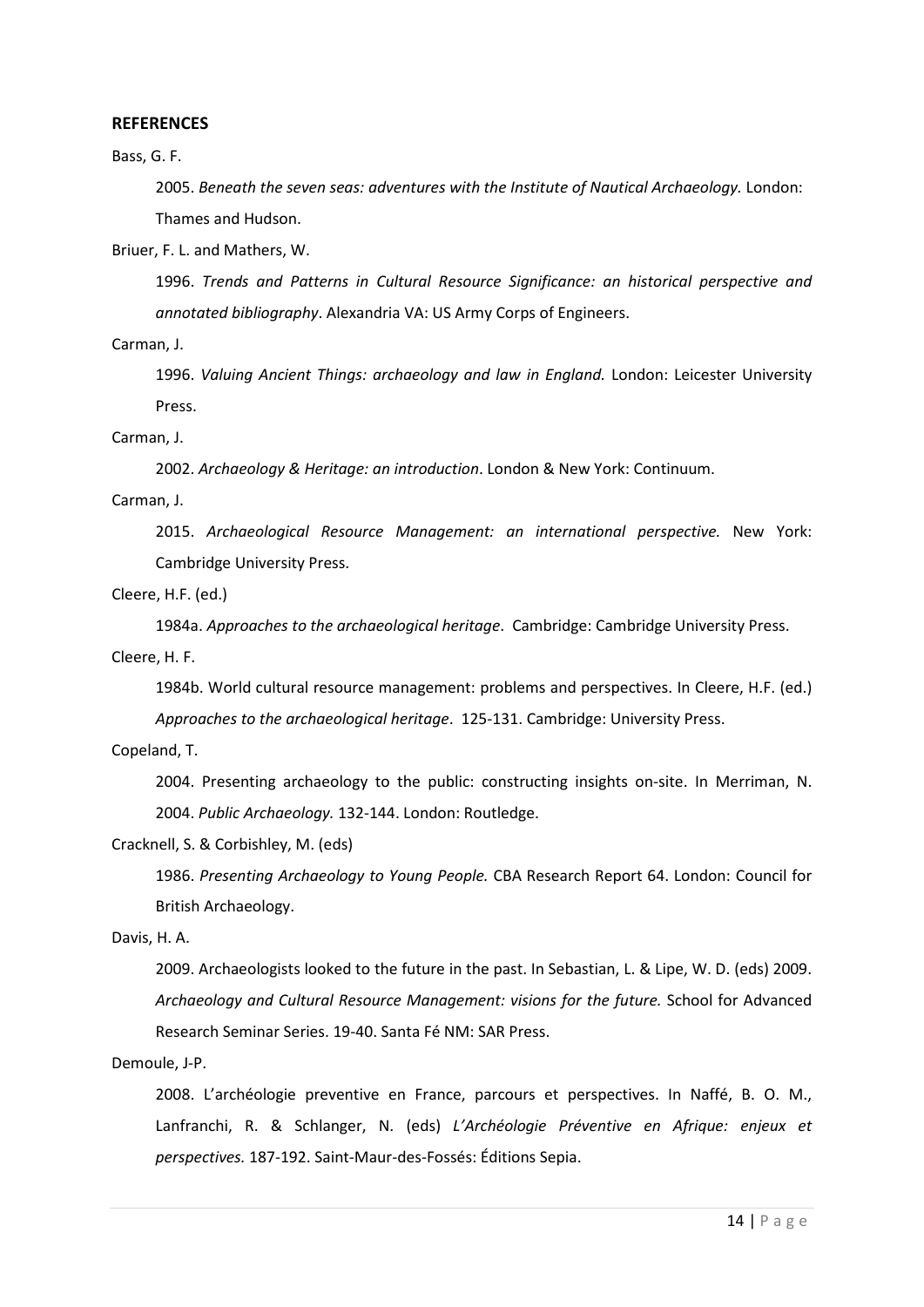de Maret, P., Lavachery, P. and Gouem, B. G.

2008. Large-scale public works – major archaeological opportunities? Evaluating a century of experience in Africa. In Naffé, B. O. M., Lanfranchi, R. and Schlanger, N. (eds) *L'Archéologie Préventive en Afrique: enjeux et perspectives.* 142-152. Saint-Maur-des-Fossés: Éditions Sepia.

Everill, P.

2007. British commercial archaeology: antiquarian and labourers; developers and diggers. In Hamilakis, Y. and Duke, P. (eds) *Archaeology and Capitalism: from ethics to politics.* One World Archaeology 54. 119-136. Walnut Creek CA: Left Coast Press.

Fleming, A. K. ands Campbell, I. L.

2010. Cultural heritage and the development process: policies and performance standards of the World Bank Group. In Messenger, P. M. and Smith, G. S. (eds) *Cultural Heritage Management: a global perspective.* 243-250. Gainesville FLA: University Press of Florida.

Frost, K. E. S.

2004. Archaeology and public education in North America: view from the beginning of the millennium. In Merriman, N.(ed.) *Public Archaeology.* 59-84. London: Routledge.

Funari, P. P. A.

2004. Public archaeology in Brazil. In Merriman, N. (ed.) *Public Archaeology.* 202-210. London: Routledge.

Hamilakis, Y. and Duke, P. (eds)

2007. *Archaeology and Capitalism: from ethics to politics.* One World Archaeology 54. Walnut Creek CA: Left Coast Press.

Harrowfield, D. L.

2005. Archaeology on Ice: a review of historical archaeology in Antarctica. *New Zealand Journal of Archaeology* 26: 5-28.

Hills, C. and Richards, J. D.

2006. The dissemination of information. In Hunter, J. and Ralston, I. (eds) *Archaeological Resource Management in the UK: an introduction.* 2<sup>nd</sup> edition (revised). 304-315. Stroud: Sutton.

Hudson, K.

1987. *Museums of Influence.* Cambridge: Cambridge University Press.

Jameson, J. H. Jr.

2004. Public archaeology in the United States. In Merriman, N. *Public Archaeology.* 21-58. London: Routledge.

Kobyliński, Z.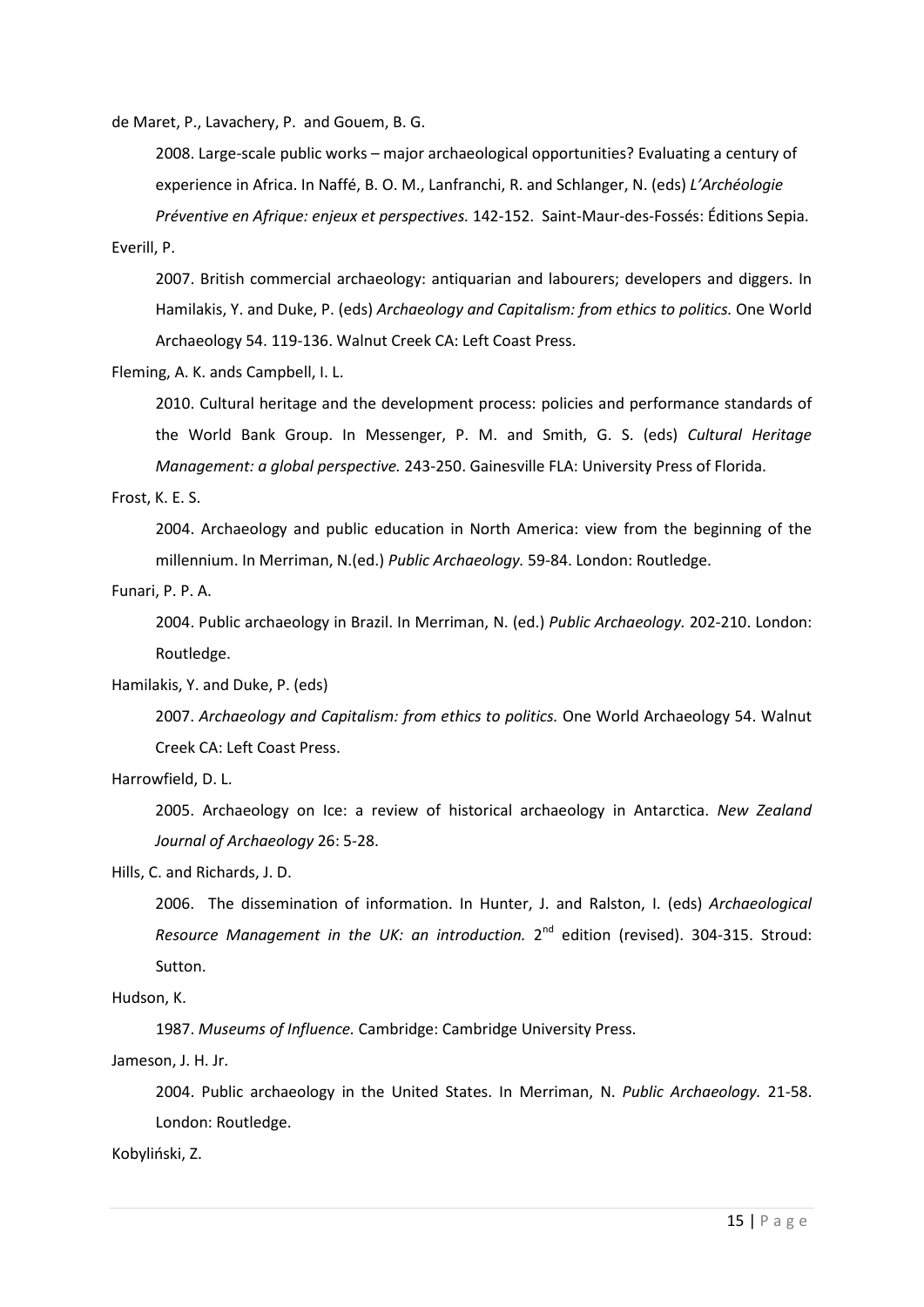2010. Management of archaeological resources in Poland at the beginning of the twenty-first century. In Messenger, P. M. and Smith, G. S. (eds) *Cultural Heritage Management: a global perspective.* 136-152. Gainesville FLA: University Press of Florida.

Mapunda, B. and Lane, P.

2004. Archaeology for whose interest – archaeologists or the locals? In Merriman, N. (ed.) *Public Archaeology.* 211-223. London, Routledge.

McDavid, C.

2000. Archaeology as cultural critique: pragmatism and the archaeology of a southern states plantation. In Holtorf, C. and Karlsson, H. (eds) *Philosophy and Archaeological Practice:* 

*perspectives for the 21st century*. 221-240. Göterborg: Göterborg Institutionen för arkeologi. McGimsey, C. R.

1984. The value of archaeology. In Green, E. L. (ed.) *Ethics and Values in Archaeology*. 171- 174. New York: Free Pres.

Merriman, N.

2004a. Introduction: diversity and dissonance in public archaeology. In Merriman, N. (ed.) *Public Archaeology.* 1-17. London: Routledge.

Merriman, N. (ed.)

2004b. *Public Archaeology.* London: Routledge.

Naffé, B. O. M., Lanfranchi, R. and Schlanger, N. (eds)

2008. *L'Archéologie Préventive en Afrique: enjeux et perspectives.* Saint-Maur-des-Fossés: Éditions Sepia.

Okamura, K. and Matsuda, A.

2010. Archaeological Heritage Management in Japan. In Messenger, P. M. and Smith, G. S. (eds) *Cultural Heritage Management: a global perspective.* 99-110. Gainesville FLA: University Press of Florida.

O'Keefe, P.J. and Prott. L.V.

1984. *Law and the Cultural Heritage: Volume 1: discovery and excavation*. Abingdon: Professional Books

Ota, S. B.

2010. Archaeological Heritage Management in India. In Messenger, P. M. and Smith, G. S. (eds) *Cultural Heritage Management: a global perspective.* . 82-98. Gainesville FLA: University Press of Florida.

Parker Pearson, M. and Pryor, F.

2006. Visitors and viewers welcome? In Hunter, J. and Ralston, I. (eds) *Archaeological*